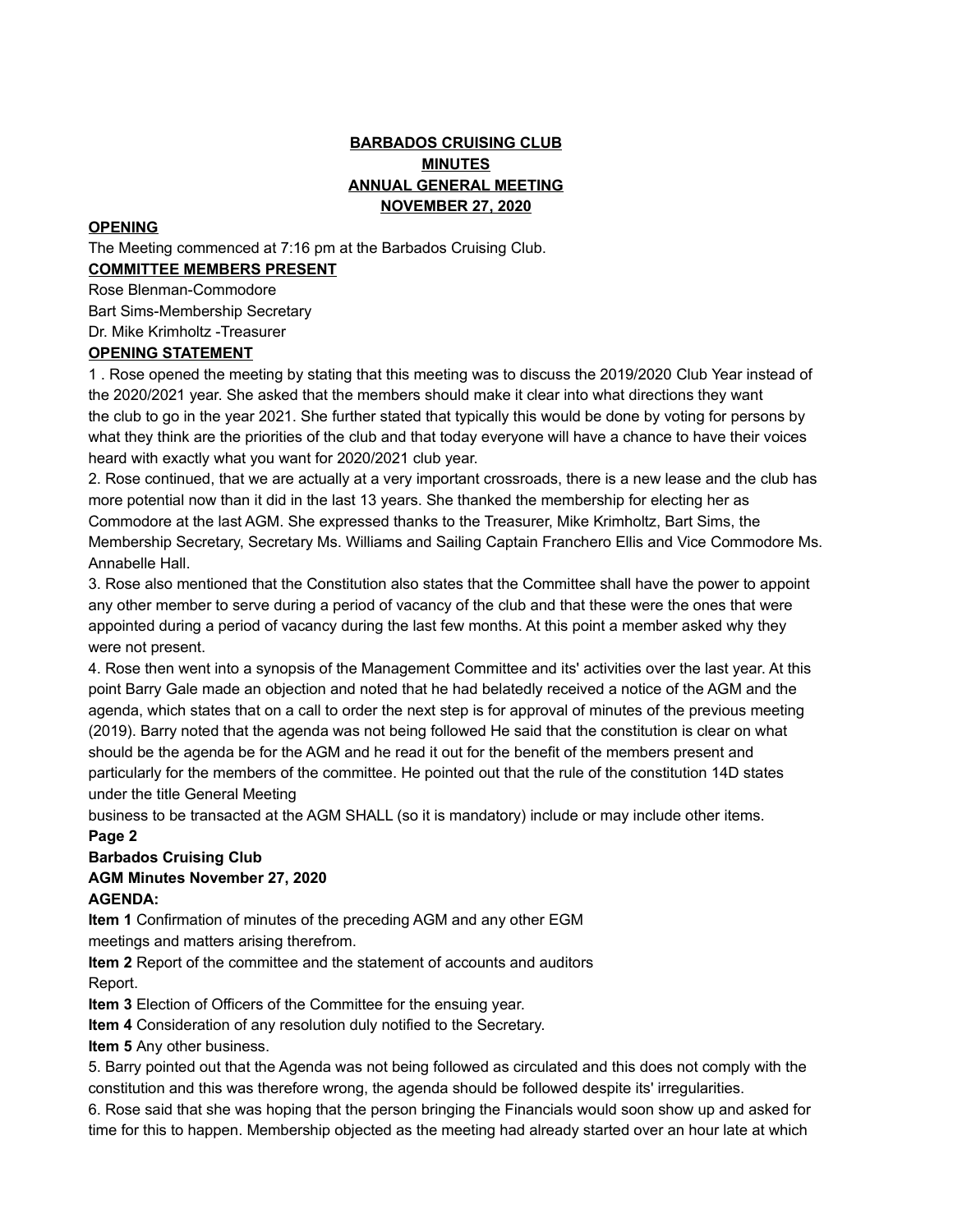point Rose adjourned the meeting for five minutes. The required documents arrived and were distributed and the meeting was officially called to order at 7:19 pm.

7. A quorum was agreed and Mike Krimholtz asked for the minutes to be approved.

A member noted that there were no minutes from the EGM and Mike said that was because the EGM was in video form. Barry Gale asked that the Committee refer to the constitution and note that the minutes of the EGM also have to be provided. No minutes of the EGM were produced. Barry moved a motion that the draft minutes of the AGM 2019 be deferred and noted that he had on three occasions over the previous six weeks, emailed the Management Committee requesting minutes of the AGM and the Accounts and other documents which are to be legally considered and nothing was provided. Barry stated that it is not right for the Committee to come to a meeting, give the membership a document which they have had no time to review and ask for it to be approved. Zarina Khan seconded the motion to defer the consideration of the minutes and any Financials, to another meeting. Membership agreed. Barry clarified his motion and asked that the approval of the minutes are to be deferred and along with this that approval of the Financials also be deferred as they were only produced tonight for the first time. This was seconded by Zarina Khan. Membership agreed.

8. Barry asked to enquire of The Chair if she was presenting the Commodore's Report or a Report of the Committee as the Constitution requires a Report of the

# **Page 3**

# **Barbados Cruising Club**

# **AGM Minutes November 27, 2020**

Committee as a Commodore's Report is not permitted. Rose then said she was presenting a Report of the Commodore/ Committee. Mike Krimholtz asked if there was an objection to the Commodore's Report or would the Membership prefer not to have one as it does not stop one being presented and it would be beneficial for it to be heard. Rose proceeded as follows:

- a) It was immediately noticed that the club's finances were in a precarious financial position.
- b) MOU's with concessionaires needed to be negotiated and finalized.
- c) Discussion with Needham's Point, Inc., and a new Lease was to be arranged.
- d) Revenue generation needed to start in earnest.

Of immediate concern was that the concessionaires, G Fish, Paddle Barbados and Set Sail still had not signed an MOU, rent deposits had not been agreed upon or paid and rent was not being paid consistently by all.

Additionally, there was much maintenance and repairs required to the roof and other areas of the club that needed urgent attention. Chris Worme, who was Vice Commodore at the time, took on the job of maintenance and repairs, his task was to deal with getting quotes and working with the Assistant Manager, Anthony to handle the roof, cark park clean up and drainage issues and any other areas that needed attention. Rose and Mike took on Sailing Week and negotiations with Needhams Point, Inc., in conjunction with Barry Gale and other members of The Board of Directors with the idea that with the NP, Inc., Lease in hand, the concessionaires would be more agreeable to signing proper Lease Agreements. Mr. Bart Sims fact checked the information in the club's database in March, 2020 and an Admin person was hired to complete the work. Jason and Jacob took on the tasks of maintaining an accurate inventory of all boats in the car park. The Committee then decided that a good target date for completion of all MOU's would be April, 2020. The Round Barbados Sailing Week went well and they managed to attract a total of 5 mini and maxi yachts for 2021. There were 18 entries and 2 record breakers and a total of 12 boats competed.

Other focus was club revenue and NP, Inc., negotiations. It was noticed that rent payments were not coming in on time and some payments were not made at all even though invoices were issued. Rose displayed a report of all Dippers transactions for the 2009/2010 financial year. As at October 31<sup>st</sup>, Dippers had paid \$18,000.00 of the \$24,000.00 obligation. Dippers is then reimbursed for utilities and pays a net contribution of approximately \$2,000 in rent. For the last 10 years or so Dippers has written a cheque to BCC for \$2000.00 each month and BCC then

### **Page 4**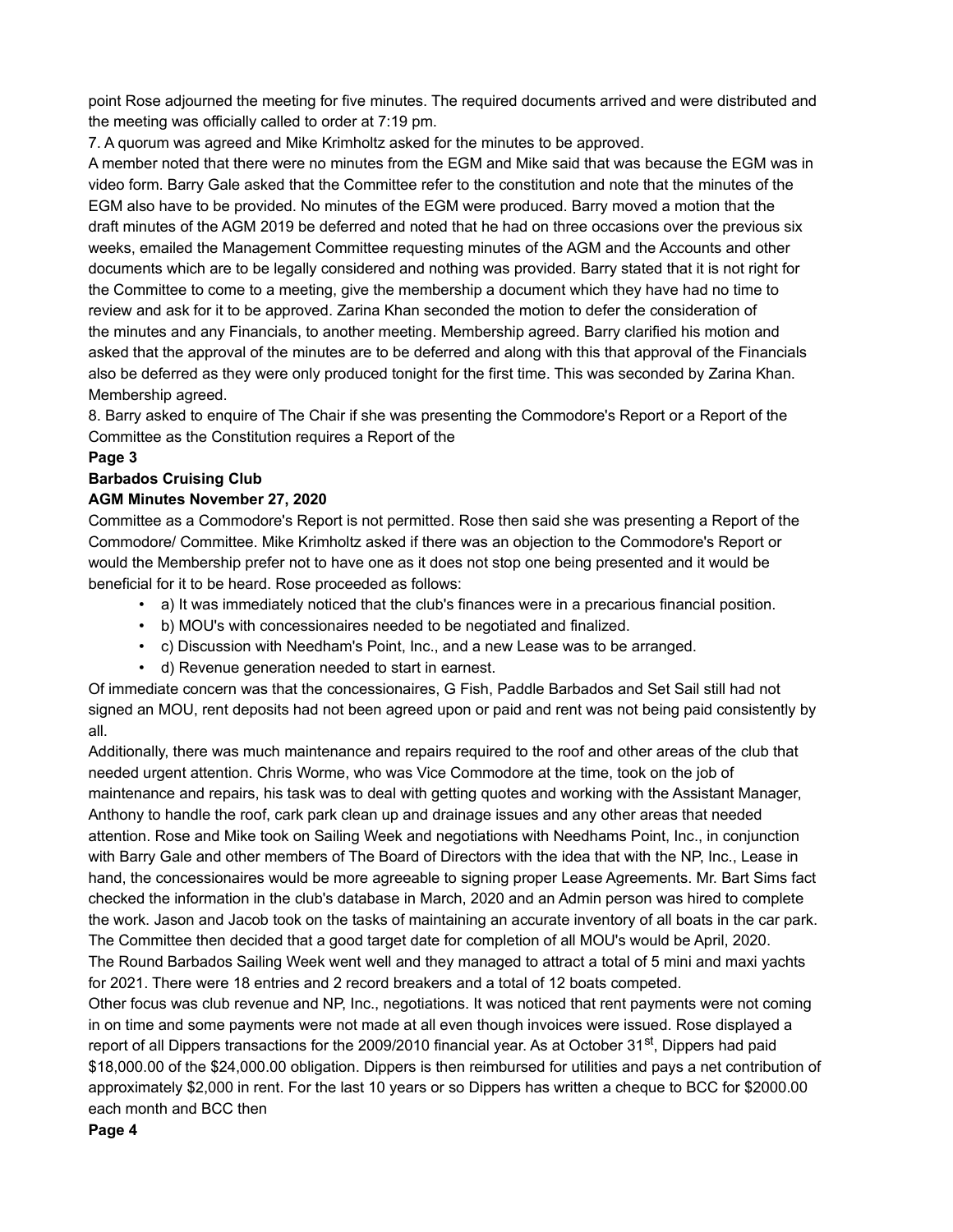# **Barbados Cruising Club**

### **AGM Minutes November 27, 2020**

reimburses Dippers with a cheque for \$1762.50 based on the invoice shown. This has been Dippers' contribution since April, 2009 to the BCC for rent.

Rose then displayed a report of rent revenue from G Fish and Set Sail of \$7050l00 inclusive of VAT each month from 2010 until the present. In the report it showed G Fish last paid rent in March, 2020 before lockdown and missed the December rent payment. He paid a lump sum in January and still owes for the months of April and May, 2020. His billing stopped in May when his agreement with the Club was terminated. Set Sail missed payments in January, March, April, May and June, 2019/2020 financial year. For the financial year which starts Nov. 1, 2019 to October 31, 2020 both G Fish and Set Sail were being charged concessionary rents of \$500.00 each with the understanding that these rents would be increased over a short period of time. As Set Sail was a new business that they were interested in supporting with the understanding that as the business grew and matured, both them and G Fish would get accustomed to having to pay rent and this would get the club the a point where it could actually afford to pay its' rent. When these agreements were negotiated in April, 2019 both agreed to the concept of a BCC that could cover its' rent but they never actually signed their agreements. On the June 22, 2020 Committee Meeting, the Management Committee again discussed the terms of Set Sail Agreement and came to common ground. James and Dominic Austin agreed to send their MOU back to the Committee with the agreed charges to date the MOU has not been received.

Of all the concessionaires, Paddle Barbados has been the most consistent on paying this year, although they missed the April, May and June payments, probably due to the impact of COVID. Their MOU was renegotiated in early 2019 and an agreement was reached on January 18, 2019 to date that MOU also remains unsigned. There were issues raised by Mr. & Mrs. Cole of Paddle Barbados with regard to their rent deposit that was required. To date there has been no resolution.

The BCC hoped to receive a concession from Needhams Point, Inc., for the period during the COVID lockdown that could be passed on to the concessionaires, but BCC was still billed the full rent during this time. Consequently, concessionaires were given a rent relief that BCC hoped would give them a period of time to pay off their arrears.

A report was then displayed of payments to NP, Inc., over a period that started April 8, 2010. NP, Inc., started charging the club \$6000/month + VAT. The Steering Committee, who at the time was running the club, contacted NP, Inc., and told them that they could not afford to pay the rent. No payments were made that year. In 2011 there were still no payments. By the end of the 2011 financial year, the club was \$139,650.00 in debt and, in 2012 \$58,000.00 was paid to NP, Inc..

### **Page 5**

### **Barbados Cruising Club**

### **AGM Minutes November 27, 2020**

By 2013 the debt had grown to \$230,850.00, by 2017 it was \$469,250.00. There was \$300,000.00 in the BCC's bank account at this time. In 2018 it was \$529, 850.00 and in 2019 \$596,000.00. Rent was \$84,600.00 per year and in 2015 the club started paying \$2000/month in rent to NP, Inc., which was still charging the full rent and accruing the rent. When this Committee started negotiating with NP, Inc., the debt was just under \$700,000.00. As a result of negotiations which were started with Barry Gale, NP, Inc., granted a monthly rental of \$4000/month with a 15 year Lease over which time the rent would increase at \$1000 every 5 years over 15 years. They also agreed to write of almost \$300,000.00 and a lump sum payment of \$50,000.00 was paid.

9. Dippers alerted the Committee to the leaking roof and contractors have advised that the entire roof is in need of replacement, however, without a Lease, replacing roof did not make sense.

10. Members complained about opening and closing hours as well as how people were treated.

11. Rose then discussed her issues she experienced with G Fish and made a claim that her phone and the phones of Mike Krimholtz, Bart Sims and Charlie Bell were hacked.

12 Rose then proceeded to the **Extraordinary General Meeting (EGM**) of July 21, 2020 where there was a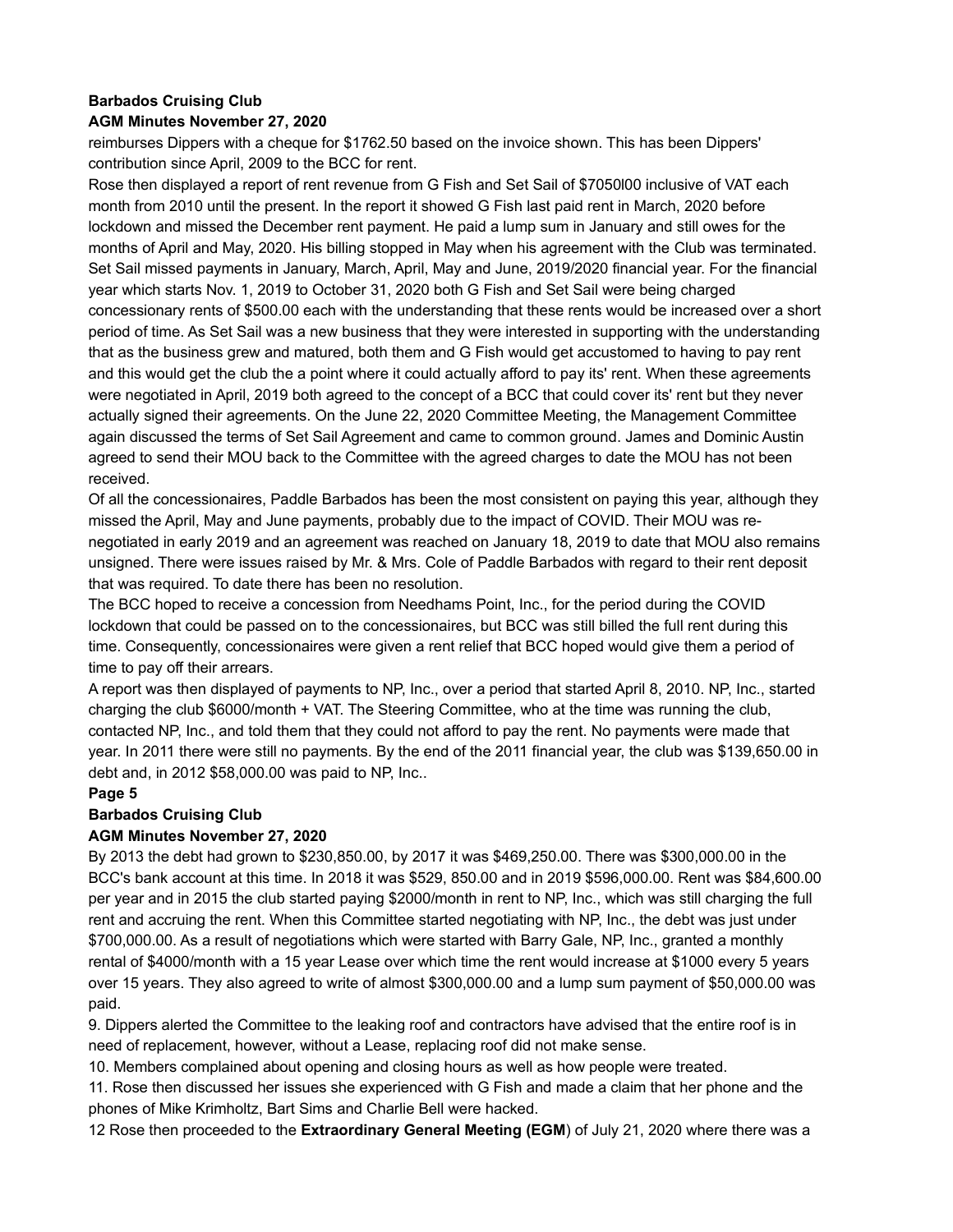vote of 62 to 2 for mediation to deal with the many complaints and issues. She then explained that she received complaints that the Committee lacked transparency and that concessionaires felt that the Committee had been unresponsive. There were concerns about decisions being made by The Board and by The Committee members, including Rose and Mike Krimholtz, that certain members should not have been allowed to vote at the EGM and that the Committee and The Board had barred a member from joining and that there was a general lack of decorum and a breakdown in communication. Rose agreed that communication channels had broken down and stated that in early November, 2019 she reached out to Barry Gale to broker the agreements with the concessionaires. By the end of December 2019, there was a huge blow out and she felt that there was distrust on both sides. She received an email from Barry Gale on behalf of the team which seemed to understand that a buy in by all participants was key. She said that a lack of response from the mediation team signaled a bias by all parties. She said that she responded to an email from Barry Gale with questions regarding how the mediation would be handled and paid for, the Committee believed that the cost should be been shared between the concessionaires and the club so that every party would have a vested interest in the successful outcome, however, the BCC was asked to foot the entire bill and this was not acceptable. Mediation further stalled as more evidence was revealed on who was hacking the phones. Rose then showed a

#### **Page 6**

### **Barbados Cruising Club**

#### **AGM Minutes November 27, 2020**

report from a company called Tech Crazy which showed malware on the phones in question. 13. Barry Gale then asked if members would like to ask any questions as they are allowed to at this point. Rose asked for the questions to be deferred and Barry said that he could not sit and listen to what is a total misrepresentation of his involvement in the mediation process and why it failed. Barry said that he acted as mediator by arranging for a professionally trained mediator, a lawyer by the name of Ms. Ella Hoyos, who agreed to act as The Chair of the mediation committee. Three or four other people volunteered to be on the Committee, some of whom were members of BCC and ex-Commodores. Correspondence was sent out to all concessionaires and to the Committee seeking their agreement to mediate. There were responses from all of the concessionaires agreeing to mediate. However, one that did not agree to mediate was the Commodore of the BCC. Barry said that he wrote to Rose immediately after and he spoke to her the following evening about mediation and Rose indicated that she was not willing in spite of the membership vote of 62-2. This is why the mediation did not take place, as the whole process was frustrated by her refusal to participate**.** Barry said saying that her previous statements were wrong and untrue and that he can show emails with Dr. Stephen Moe asking Rose to cooperate.

14 Barry said that in terms of the rent due to NP, Inc., the Commodore seems to take a great deal of credit for the write off amount of the rent but Barry said that he wanted to make it clear that he had been representing the club since 2008/2009, when the order was made by consent to evict the BCC from the premises. Thankfully Barry was able to file a suit to challenge that order as it was made without authority. From that time onwards Barry and others tried to negotiate a new lease and terms with NP, Inc., At this point they increased the rent unilaterally from \$500/month to \$6000/month, however, there was no agreement, hence the claim for rent and arrears that Rose speaks about are not legal as two parties are required to agree before something becomes enforceable. When Rose claims that she got \$280,000.00 written off, it was actually never due! When she says she negotiated a rent of \$4000/month, this had already been put on the table with NP, Inc., about one and a half years ago as an alternative and a proposal was even made to buy the property, but NP, Inc., were not interested in selling. What concerned Barry was the he received a Barnacle publication that stated "we have signed a Lease with NP., Inc.", even though he was intimately involved in negotiations with NP, Inc., for years and he wonders if they took legal advice on these lease negotiations. Rose interjected that they had taken legal advice and Barry then noted that she would have taken legal advice in contravention of the club's constitution as Clause 11 of the Constitution says " The Committee shall not without prior approval of the Club in a General Meeting, on a resolution passed by a  $2/3<sup>rd</sup>$  majority of those present **Page 7**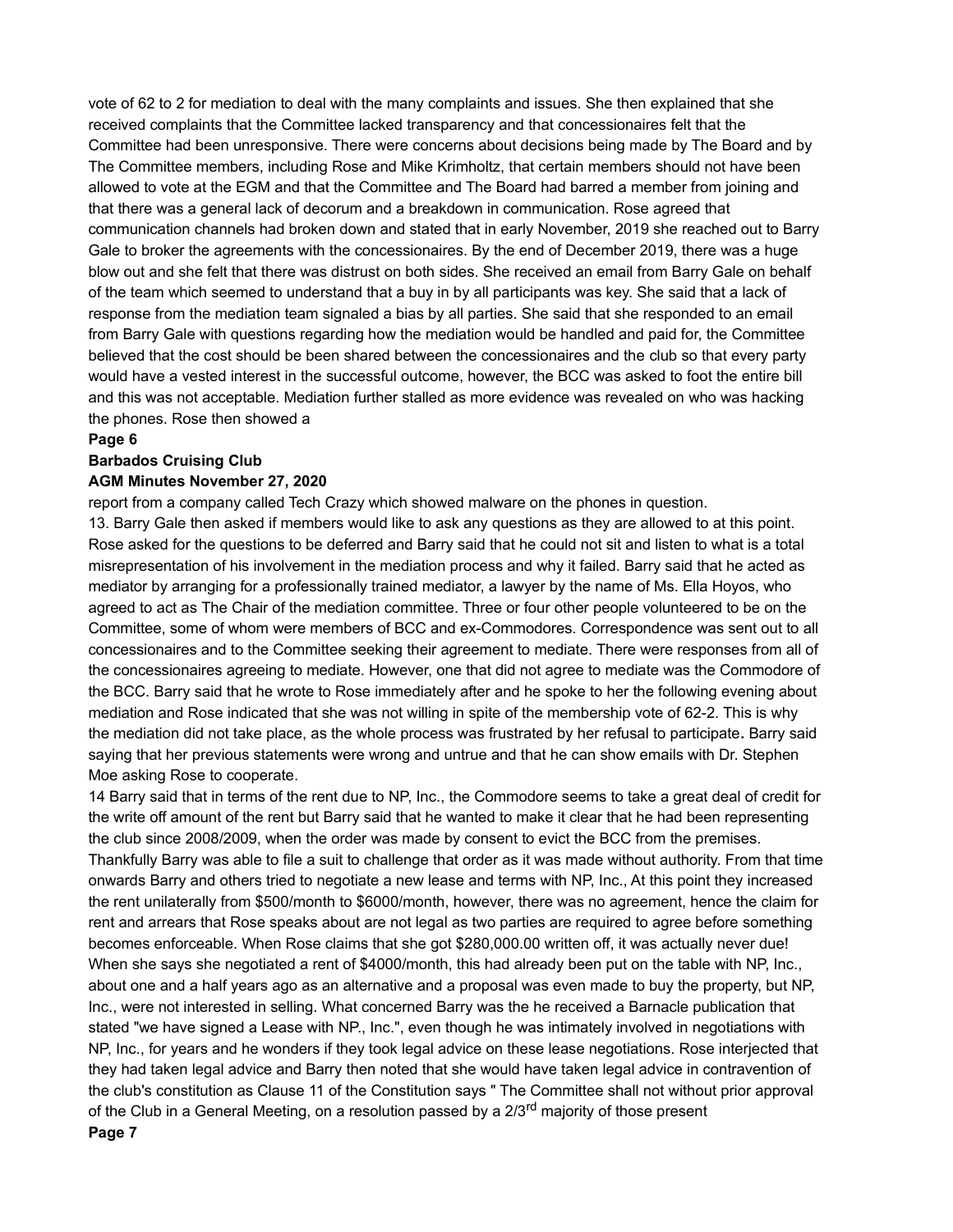# **Barbados Cruising Club AGM Minutes November 27, 2020**

# and voting purchase or take on a Lease, or otherwise sell, exchange or dispose of any land or hired elements . He went on to say that if Rose hadentered into a Lease, that she had done so in breach of the constitution, as he does not know of any meeting of members called to ratify or enter into any Lease with NP, Inc., and if so that it is in breach of the constitution.

15. Barry went on to say that he knows that there are issues with G Fish and he said that Rose speaks about a Committee Meeting voting to unanimously evict G Fish but what is really important is that there was an EGM , after which there was a Directors meeting at which the Commodore, Vice Commodore and Treasurer voted in favor of mediation. At that juncture, one of the major disputes at the club was the relationship with G Fish, so the dispute with G Fish was an integral part of the mediation process**.** So, any nonsense of it being unanimous was superseded almost unanimously by the voting membership of this club. And beyond that, what is particularly disturbing , in spite of that vote which took place on September 8, 2020, BCC Inc. later commenced legal proceedings in the High Court, seeking to evict G Fish in breach of our understanding of mediation. When the case was called in the High Court, Barry took it upon himself, as a member, to appear before the Judge. It was adjourned until January, but, the Lawyers of the BCC wanted to disconnect the G Fish water supply and the Judge said "No, Leave the status quo as it is." This was not honored and in fact the water supply was disconnected in breach of the High Court's order and this case is now before the court. 16. Treasurer Mike Krimholtz put forth some resolutions:

# 1) Date of the Financials

Financials have been presented for the last 10 years from November to

November, yet, the Constitution says it is to be to September. The Accountants

therefore suggested that it would be easier to ask the Membership if the

financial year can be changed to the dates that are actually being done. At

this point Peter Thompson moved that this entire working sessions be

deferred until the new Directors and Committee have been empowered.

This was seconded and agreed by the membership present.

# 2) Item 5

Barry said that Mike Krimholz spoke of resolutions but none have been

provided and the resolution would need to come from a member. Constitutional Amendments are not the business of an AGM. It should be the subject of a special meeting of members to consider constitutional reform. Barry feels strongly about the constitutional amendments that were proposed, as he presumes that they were targeted at evicting certain people from membership in the Club.

# **Page 8**

# **Barbados Cruising Club**

# **AGM Minutes November 27, 2020**

The existing constitution provides for expulsion

of members for misconduct or otherwise suspension and gives members a right of appeal to members as a body. In Barry's opinion, what this amendment seeks to do is to eliminate the right of appeal and Barry is wholly in agreement that the Constitution amendments be deferred. This proposal was seconded by Penny Hynam and membership present agreed. At this point the existing Committee resigned/stood down.

# **Election of New Officers**

A full slate of Nominations for new officers was presented: Peter Griffith Commodore Dr. Stephen Moe Vice Commodore Jules Vastert Treasurer Penelope Hynam Membership Secretary Lauren Kierulf Secretary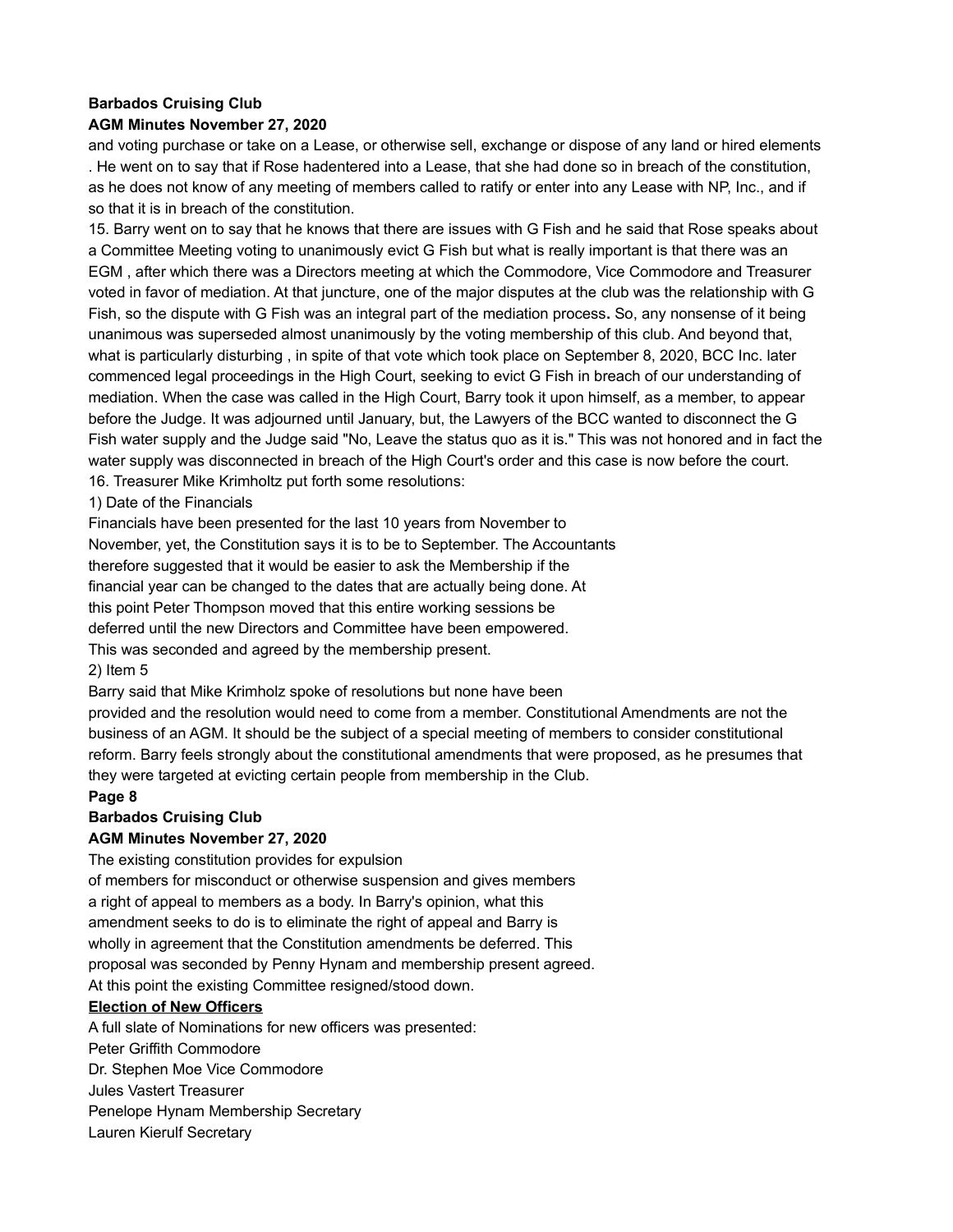# Wayne Gonsalves Sailing Captain

Bruce Taylor Non Executive Member

Zarina Khan seconded all of the nominations.

Barry noted that legally if there is only one nomination for office and there are no opposing nominations these appointments will be carried.

Bryn Palmer noted that the Commodore is automatically a Director as is the Vice Commodore and Treasurer. This was seconded by several members and it was put to the vote for the election of the new committee. Five in favor, 0 against. The motion was carried.

# **Non-Executive Members**

Geard Charles nominated Jerry Emtage. 28 in favor, 4 against. Carried

### **Non Executive Director**

Mike Krimholtz nominated Charlie Bell ,10 in favor, 13 against. Not carried.

Robin Birchall was nominated and seconded. 31 in favor, 0 against. Carried.

### **Page 9**

# **Barbados Cruising Club**

# **AGM Minutes November 27, 2020**

Newly elected Commodore Peter Griffith wrapped up the meeting by stating that we need to put the past behind us and invited the outgoing committee to meet with the new committee to facilitate a smooth transition. Peter continued that he supports a professional management and will not be party to any biases and this is important to him. Reviews will be done of any existing issues. There is lots of work to be done. The meeting closed at 9:05 pm.

# **Suggestions for Amendments to the Constitution of the Barbados Cruising Club.**

The constitution of the Club needs a total re-writing. A committee has been formed to work on this. However, three urgent matters (requiring a change in Constitution) need to be addressed in the coming AGM.

- 1)For the future, proper transitions between old and new Committees have to be secured
- 2)The book keeping system should never be dealt with as a personal account
- 3)The voting, as outlined in the constitution, was only possible by raising hands at the AGM. COVID showed that we need a possibility to vote virtually as well.

# **Amend Clause 11 to read:**

All Officers and Committee members, upon demitting office, shall hand over all company property, including documents, whether virtually or in hard copy, to the new Officers and new Committee. Within 7 days, the demitting officers have to hand over control of all bank accounts. In addition, no transactions should take place by the demitting officers after the new officers are elected, without the approval of the new committee. The Committee has to make sure that all accounts and account systems are in the name of the Company. Any virtual financial records must be in the name of the Company, which will be exclusively responsible for all debts incurred.

# **Amend Clause 12 to read:**

All Directors, upon demitting office, shall hand over all company property, including documents, whether virtually or in hard copy, to the new Board.

# **Amend clause 14 to read:**

The Annual General Meeting (AGM) of the club shall be held once in every calendar year within two months after the 30<sup>th</sup> of September at such place and time as the Committee shall appoint, or in the alternative it can be held virtually with due notice and the link being send to the membership.

# **Suggestions for change in membership fee:**

local family \$ 500 (NOW) \$ 600 (NEW) local single \$ 400 (NOW) \$ 450 (NEW) student \$ 100 (NOW) \$ 150 (NEW) overseas family \$ 250 (NOW) \$ 350 (NEW) overseas single \$ 150 (NOW) \$ 250 (NEW) February 2022.